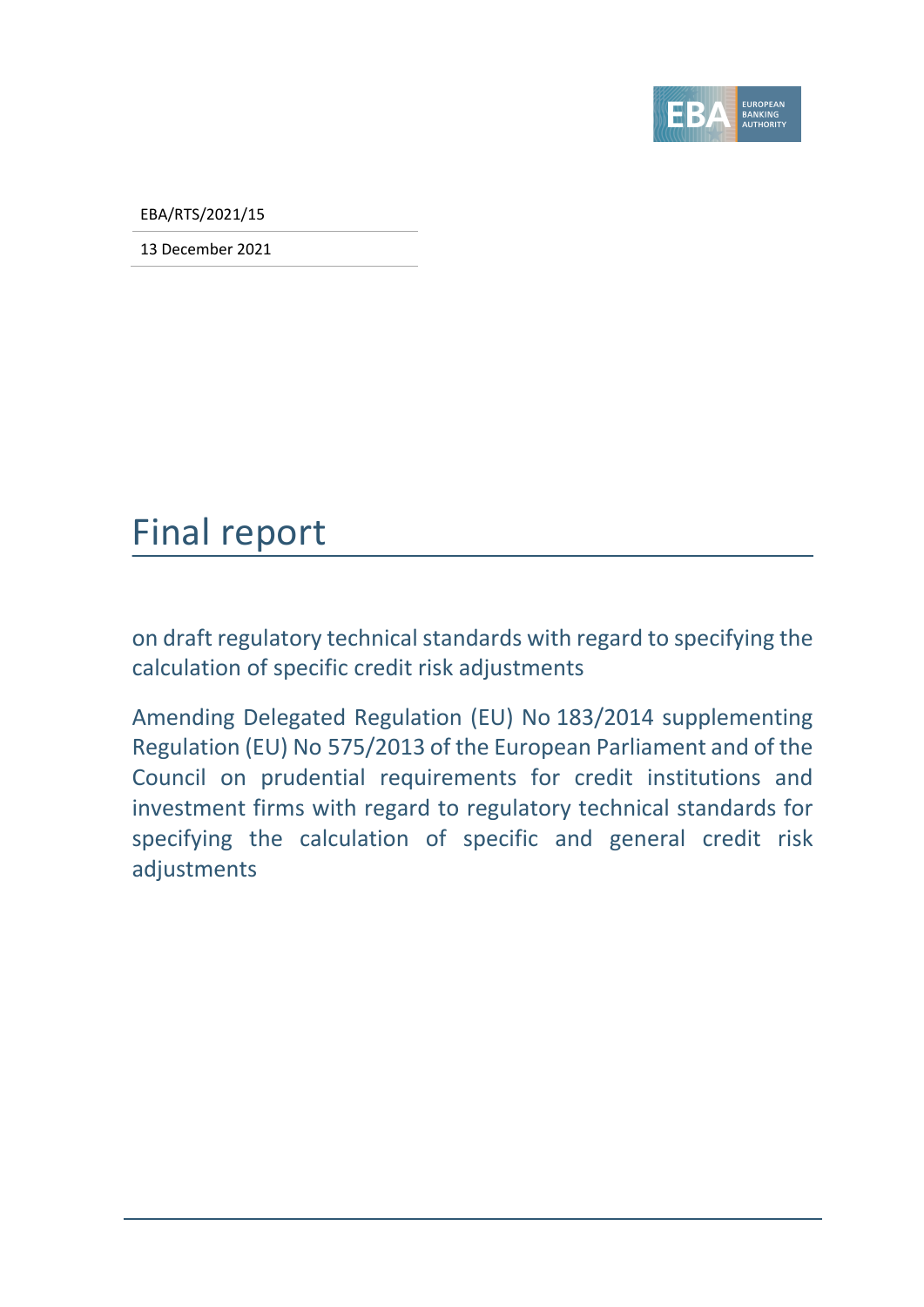

## **Contents**

|     | 1. Executive summary                          | 3                 |
|-----|-----------------------------------------------|-------------------|
|     | 2. Background and rationale                   | 4                 |
|     | 3. Draft regulatory technical standards       | 8                 |
|     | 4. Accompanying documents                     | $12 \ \mathrm{ }$ |
| 4.1 | Draft cost-benefit analysis/impact assessment | 12                |
|     | 4.2 Feedback on the public consultation       | 14                |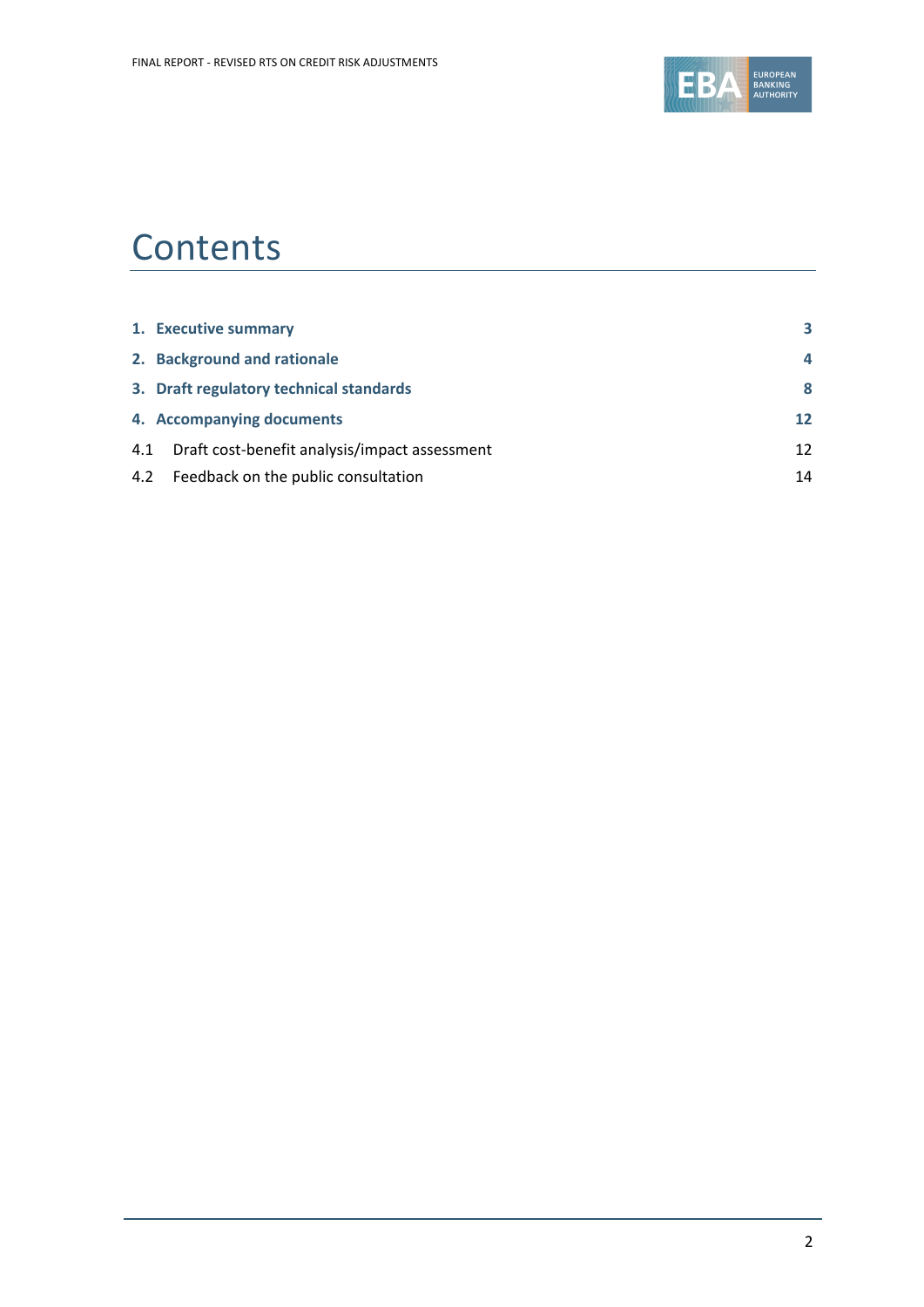

# <span id="page-2-0"></span>1. Executive summary

On 16 December 2020, the European Commission published its action plan on *Tackling nonperforming loans in the aftermath of the COVID-19 pandemic<sup>1</sup>* , in which it indicated the need for a revision of the treatment of defaulted exposures under the standardised approach for credit risk (SA). Section 2.5 of the Commission action plan asks the European Banking Authority to consider the appropriate prudential treatment of the risk weight (RW) for defaulted exposures following the sale of a non-performing asset ('NPL assets'). In particular, it is noted that a 100% RW – compared to the normal RW of 150% – can be applied when provisions cover more than 20% of an exposure; however '*only provisions/write-downs (so-called 'credit risk adjustments') made by the institution itself can be accounted for, not write-downs accounted for in the transaction price of the exposure'.* 

The proposed amendments allow for the recognition of such *write-downs accounted for in the transaction price of the exposure*, which are retained by the seller, in the credit risk adjustments recognised for the determination of the RW of defaulted exposures applied by the buyer under the SA. This is achieved by introducing an amount (that could be seen as a 'discount') that would have to be added to the amount of specific credit risk adjustments used to determine the appropriate RW under Article 127(1) of Regulation (EU) No 575/2013. As a consequence, the amount used to determine the RW under Article 127(1) of Regulation (EU) No 575/2013 is designed in such a way that the purchase of an asset with a discount equal to the amount of specific credit risk adjustments that were assigned to the exposure by the seller does not change its RW.

The EBA has taken the step of implementing this change via an RTS amendment, as this will ensure that regulatory treatment of sold NPL assets will be clarified. However, it is also recommended that the treatment set out in these RTS is included directly in the level 1 text, which is the case in the amending CRR Commission proposal published on 27 October 2021.

## Next steps

The final draft RTS will be submitted to the Commission for endorsement before being published in the Official Journal of the European Union. The technical standards will apply 20 days after their publication in the Official Journal of the European Union.

<sup>&</sup>lt;sup>1</sup> See https://ec.europa.eu/info/publications/201216-non-performing-loans-action-plan en. The EBA press release relating to this plan can be found here: EBA welcomes European Commission's action plan to tackle NPLs in the aftermath [of the COVID-19 pandemic | European Banking Authority \(europa.eu\).](https://www.eba.europa.eu/eba-welcomes-european-commission%E2%80%99s-action-plan-tackle-npls-aftermath-covid-19-pandemic)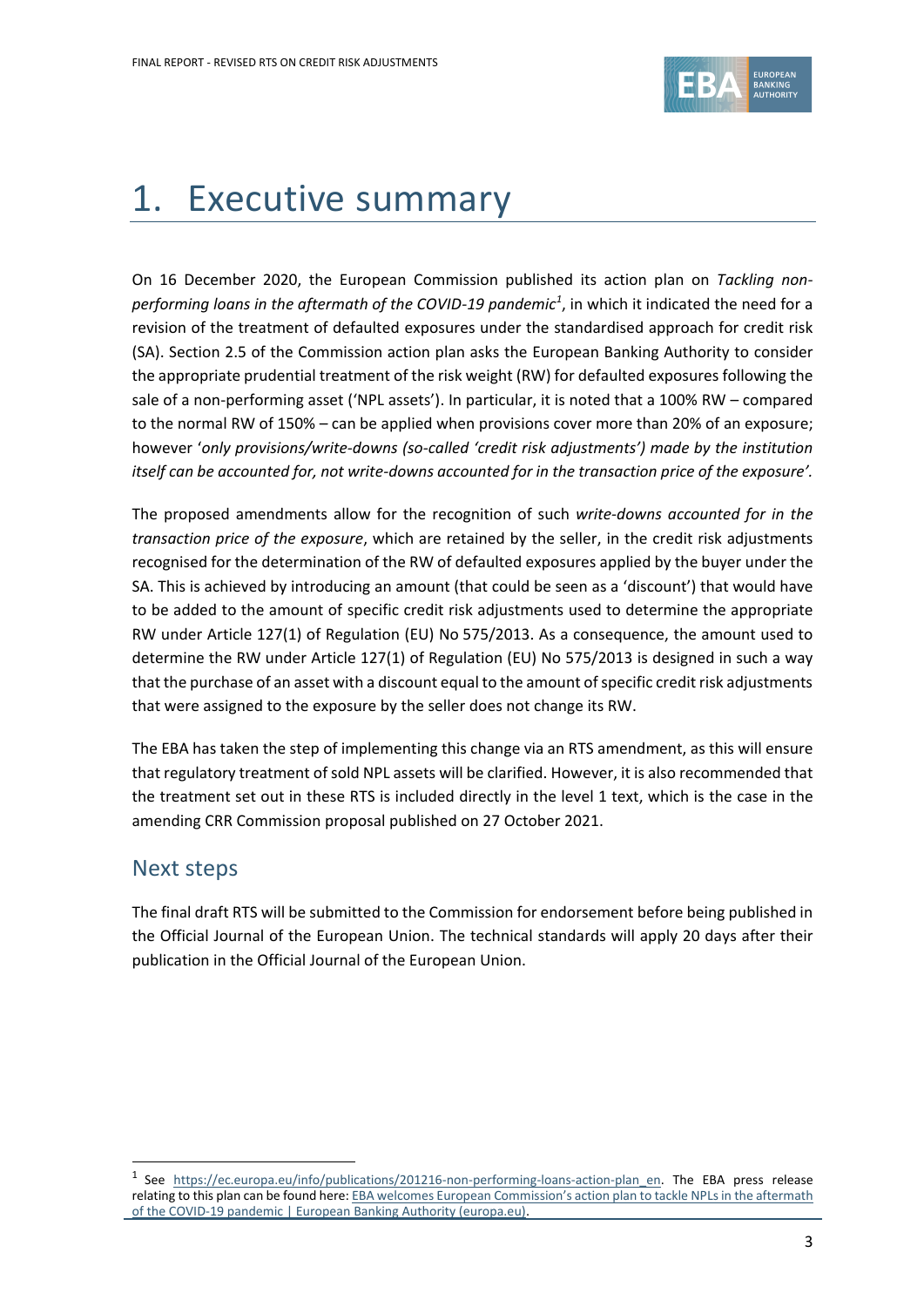

# <span id="page-3-0"></span>2. Background and rationale

On 16 December 2020, the European Commission published its Action Plan on *Tackling non-performing loans in the aftermath of the COVID-19 pandemic*, where it indicated the need for a revision of the treatment of defaulted exposures under the SA. This request is part of the comprehensive action plan by the Commission to tackle the expected rise in non-performing loans (NPLs) on banks' balance sheets following the outbreak of the COVID-19 pandemic. The EBA has been given a number of tasks, and one of the requests is for the EBA to address regulatory impediments to NPL purchases.

Section 2.5 of the Commission Action Plan asks the European Banking Authority to consider the appropriate prudential treatment of the risk weights ('RW') for defaulted exposures following the sale of a non-performing asset. In particular, it is noted that a 100% RW compared to the normal RW of 150% can be applied when provisions cover more than 20% of an exposure; however '*only provisions/write-downs (so-called 'credit risk adjustments') made by the institution itself can be accounted for, not write-downs accounted for in the transaction price of the exposure'.* 

The proposed amendments allow for the inclusion of, in particular, any write-downs accounted for in the transaction price of the exposure which are retained by the seller as a realised loss, in the credit risk adjustments recognised for the determination of the RW of defaulted exposures applied by the buyer under the SA at the sale date. This is achieved via the introduction of an amount (which could be seen as a 'discount') that would have to be added to the amount of specific credit risk adjustments used to determine the appropriate RW under Article 127(1) of Regulation (EU) No 575/2013. As a consequence, the amount used to determine the RW under Article 127(1) of Regulation (EU) No 575/2013 is designed in such a way that the purchase of an asset with a discount equal to the amount of specific credit risk adjustments that were assigned to the exposure by the seller does not change its RW. However, the discount is defined in a dynamic way in order to take into account any future revaluations of the exposure.

Lowering the SA risk weight where at least 20% of a defaulted exposure is covered by specific credit adjustments acknowledges a shift from unexpected losses (UL) to expected losses (EL), which is the same reason for the decrease in IRB risk weights above certain PD levels. Unlike in the IRB approach, there is no prudential measure of EL under the SA for credit risk; instead, specific credit risk adjustments under the applicable accounting framework serve as a proxy for the prudential EL level.

Relying on this EL proxy does not work, however, for the buyer of NPLs. Via a purchase price discount, not only previous specific credit risk adjustments made by the seller, but also any loss of bargain power effects are retained by the seller as realised losses. This loss retention by the seller justifies taking the purchase price discount into account for identifying the EL level of a purchased NPL. On the other hand, it is also necessary to continue identifying any decrease in EL after the purchase, as this could shift more credit risk back to UL, which could necessitate an increase in the SA risk weight after the purchase, partly because, all other things being equal, the same increase in the SA risk weight would also have occurred for the seller.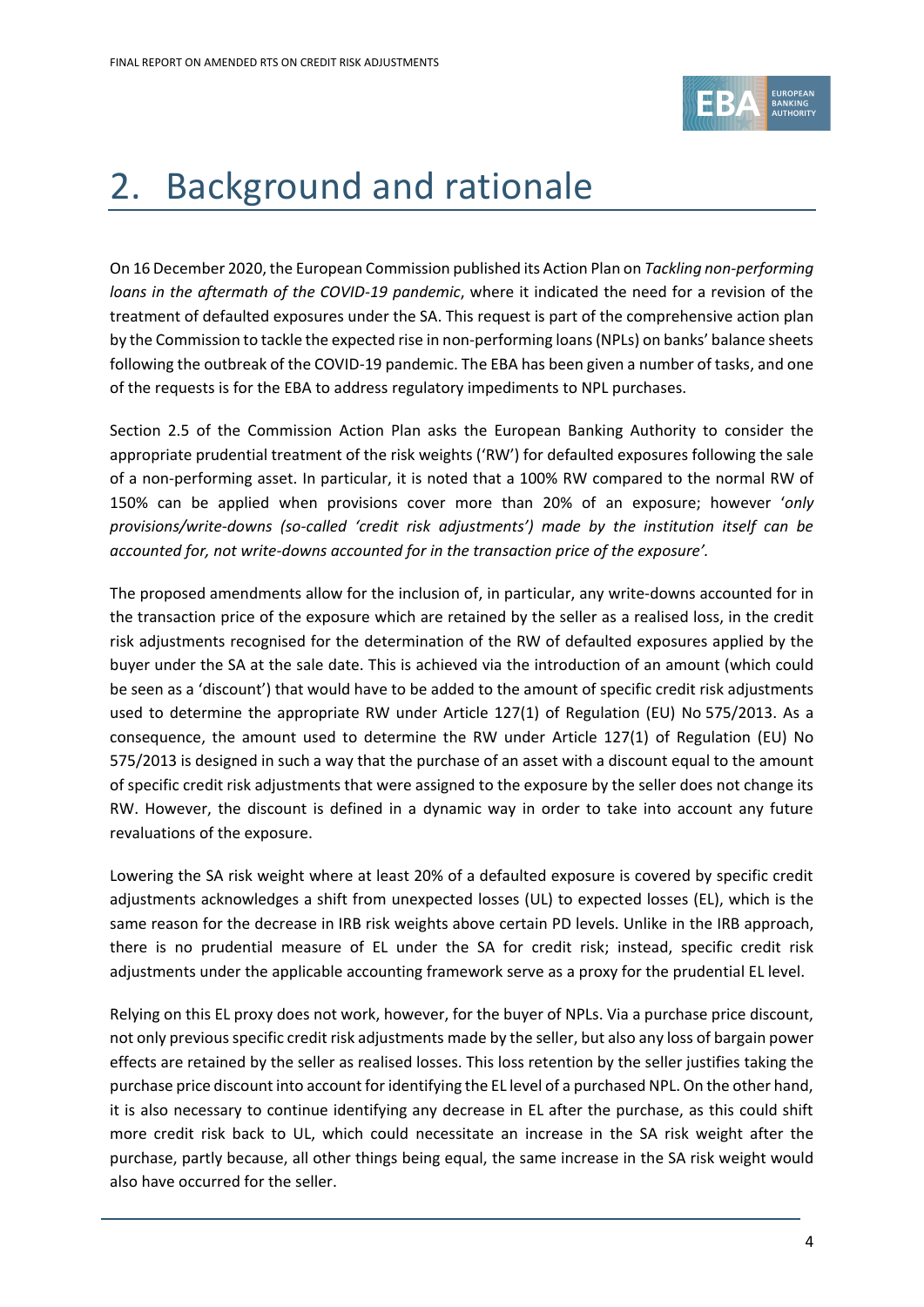

A decrease in EL may happen when the buyer recognises some of the purchase price discount as increasing CET1 capital and no CET1 capital reductions exist for an exposure. Continuing to treat the full purchase price discount as an EL indicator could therefore cause double recognition, first due to increased CET1 capital and again by reducing the risk weight due to incorrectly continuing to indicate a shift from UL to EL. Avoiding such double recognition necessitates dynamically adjusting the amount treated as a discount in order to recognise only that portion of a purchase price discount that has not already been recognised via increased CET1 capital. This is achieved by the proposed definition, which limits the amount treated as a discount to the gap, if any, between:

- on the one hand, the maximum CET1 capital reduction on the defaulted exposure, indicated by the total credit obligations still outstanding (i.e. before any recoveries), and
- on the other hand, the sum of existing CET1 capital reductions as indicated by specific credit risk adjustments, and the maximum future CET1 capital reduction if the exposure were fully written off.

Limiting discounts to the existing gap versus outstanding credit obligations by considering both the existing CET1 reductions and the maximum future CET1 reduction avoids double recognition of the same relative increase in CET1 capital.

- Where CET1 capital reductions exist for an exposure, any decrease in the amounts recorded under the applicable accounting framework relating to credit losses on an exposure, e.g. due to an impairment gain, first reduces the existing CET1 capital reductions for this exposure by the same amount. While this increases the maximum future CET1 capital reduction if the exposure were fully written off, the discount nevertheless remains unchanged because the increase in one part of the sum is accompanied by the same decrease in the other part of the sum used for determining the gap versus outstanding credit obligations.
- Only where no CET1 capital reductions exist any longer for the exposure (or did not exist from the outset e.g. where the exposure has been classified as a purchased credit-impaired asset under IFRS 9 using the purchase price as fair value), any further relative increase in CET1 capital (due to improvements in loss assumptions under the applicable accounting framework) starts shrinking the discount. While further increasing the maximum future CET1 capital reduction if the exposure were fully written off, the amount of existing CET1 capital reductions for the exposure is already zero and therefore remains zero. Consequently, the sum of the two amounts increases, thus reducing the gap versus outstanding credit obligations and therefore also the discount.

This mechanism of the discount definition ensures that the same improvement in loss assumptions under the applicable accounting framework can only be recognised either as reducing existing CET1 reductions or as reducing the discount, which prevents any double recognition of the same relative increase in CET1 capital from the outset. Moreover, this mechanism ensures that a discount can only shrink where and to the extent to which an amount of the initial purchase price discount has increased CET1 capital where no CET1 capital reductions exist for an exposure.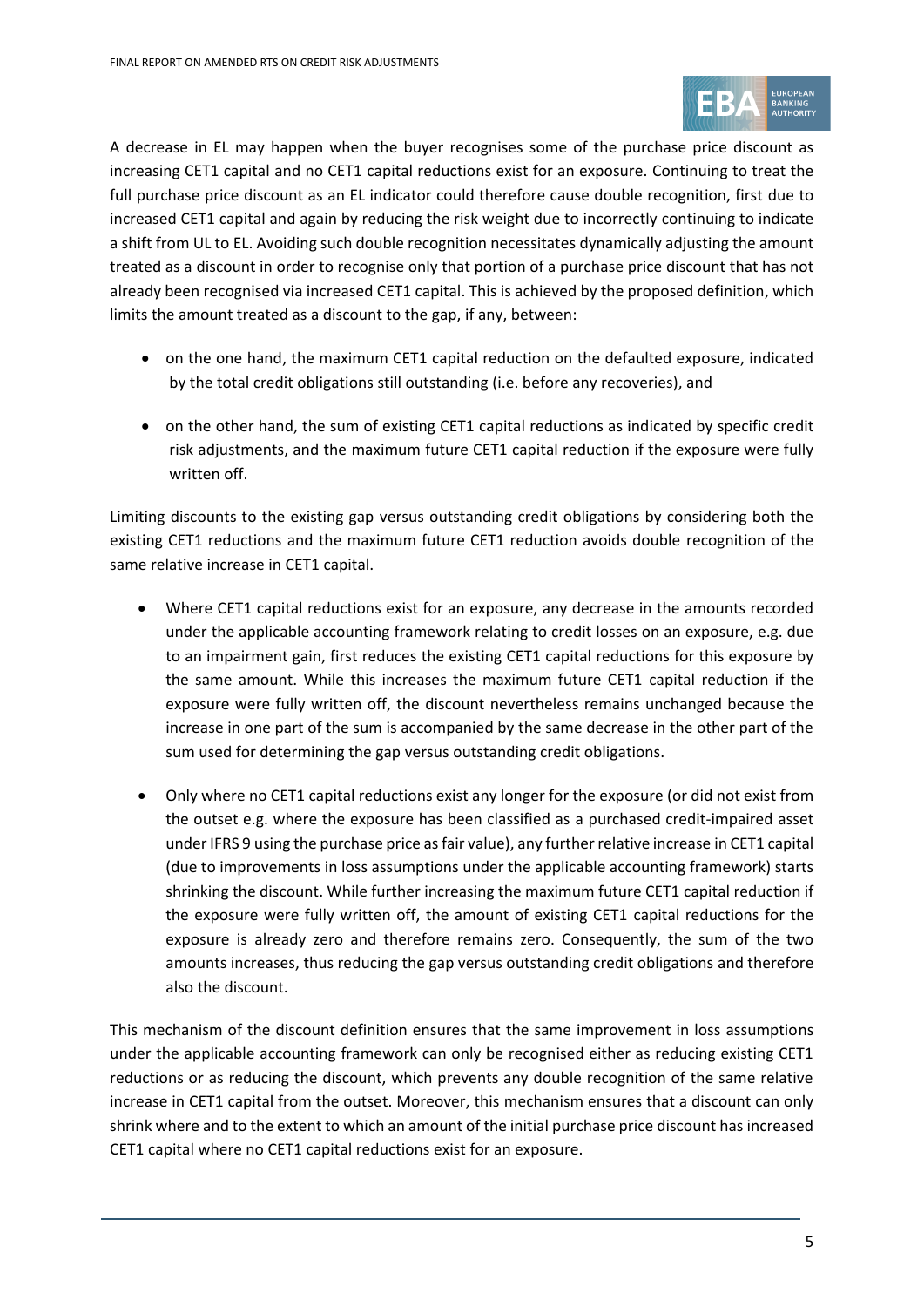

An example may be useful to illustrate the calculation of the discount and its different components. The illustration is based on a defaulted loan observed at three different moments:

#### • **Phase 1: the loan is owned by an institution that intends to sell it ( 2 ).**

*This phase is useful to illustrate the calculation of the discount before the sale and check that its value is 0 (as the discount will only occur after the sale on the buyer's side).*

#### • **Phase 2: the loan is sold and is therefore owned by another institution.**

*For simplicity, the price of the transaction is assumed to be the new fair value of the loan. This phase is useful to illustrate the calculation of the discount in cases where the selling price is retained as the fair value.*

#### • **Phase 3: the buying institutions revalues the loan.**

*This phase is useful to illustrate the calculation of the discount in cases where the selling price is not retained as the fair value. This is the stage where the different wording compared to Article 47c(1)(b)(v) of Regulation (EU) No 575/2013 will be highlighted.*

In practice, the following values are used:

- 1) **For all phases:** amount owed: 100;
- 2) **Phase 1**: credit loss reflected under the appropriate accounting standard (before the sale, estimated by the seller): 25;
- 3) **Phase 2:** selling price: 60, credit loss reflected under the appropriate accounting standard (after sale, estimated by the buyer on the basis of 60): 1 *(i.e. at the time of the purchase, the buyer expects the obligor to only pay 59 instead of 100)*;
- 4) **Phase 3:** revaluation of the loan by 30, credit loss reflected under the appropriate accounting standard unchanged.

**It should be noted that this example is designed to illustrate the calculation of the discount in a simple manner. As such, it does not discuss the methods used for the (re)valuation of the loan and for the recognition of credit losses, which should be carried out according to the applicable accounting framework.** Its aim is to describe the effect on the calculation of the discount independently of what could be the accounting treatment in terms of requirements on revaluation and ECL revision.

In addition, the example illustrates the impact of the discount on the risk-weighted exposure amount (RWEA) calculation. It is important to note that in this example the revaluation has a direct impact on the CET1 capital of the institutions via a profit. In the example, while the RWEA increase between phase 2 and phase 3 from 59 to 133.5, which, for example, increases the own funds amount required for the 8% minimum total own funds ratio from 4.7 to 10.7, the CET1 capital of the buyer will also increase by 30 due to the revaluation. Therefore, the solvency position of the buyer will be improved overall in phase 3 compared to phase 2.

 $2$  The example is based on the case of a fully unsecured loan.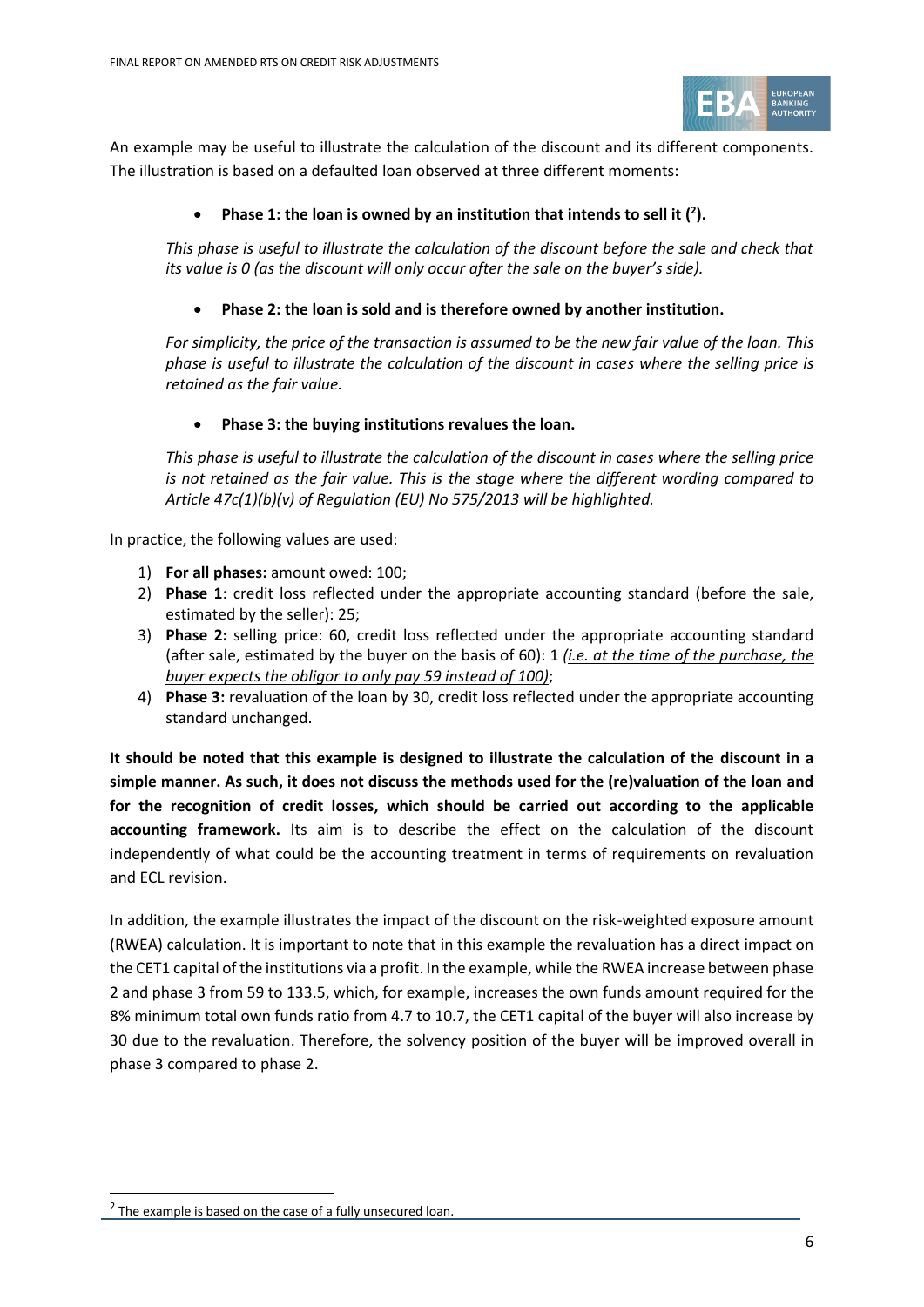

|               |                                      | Phase 1               | Phase 2              | Phase 3                |
|---------------|--------------------------------------|-----------------------|----------------------|------------------------|
|               |                                      | <b>Amounts before</b> | Amount after sale /  | Amount after sale /    |
|               |                                      | sale                  | before revaluation   | after revaluation      |
| A             | The total outstanding                |                       |                      |                        |
|               | amount of credit obligations         | 100                   | 100                  | 100                    |
|               | on the exposure                      |                       |                      |                        |
| B             | The additional own funds             |                       |                      |                        |
|               | reduction if the exposure was        |                       |                      |                        |
|               | written-off fully, excluding         | 75                    | 59                   | 89                     |
|               | already existing own funds           |                       |                      |                        |
|               | reductions                           |                       |                      |                        |
| $\mathcal{C}$ | Any already existing own             |                       |                      |                        |
|               | funds reductions related to          | 25                    | $\mathbf 1$          | $\mathbf{1}$           |
|               | this exposure                        |                       |                      |                        |
|               | Discount $[A - (B+C)]$               | $0(100-(75+25))$ ;    | 40 $(= 100-(59+1));$ | 10 $(= 100-(89+1));$   |
|               |                                      |                       |                      |                        |
|               | Coverage (SCRA + discount)           | $25(25+0)$            | $41(1+40)$           | $11(1+10)$             |
|               | <b>Total credit obligation still</b> |                       |                      |                        |
|               | outstanding (exposure value          |                       |                      |                        |
|               | if these specific credit risk        | 100                   | 100                  | 100                    |
|               | adjustments ('SCRA') and             |                       |                      |                        |
| Memol         | deductions were not applied)         |                       |                      |                        |
|               | <b>Coverage ratio for Article</b>    | 25% (≥20%)            | 41% (≥20%)           | 11% (<20%)             |
|               | 127(1) of the CRR                    |                       |                      |                        |
|               | <b>Associated RW</b>                 | 100%                  | 100%                 | 150%                   |
|               | <b>Exposure value (EAD)</b>          | 75                    | $59 (= 60 - 1)$      | $89 (= 60 - (1 - 30))$ |
|               | <b>RWEA</b>                          | 75                    | 59                   | 133,5                  |
|               | <b>RWEA applied to the</b>           | <b>Seller</b>         | <b>Buyer</b>         | <b>Buyer</b>           |

#### **Additional considerations**

The EBA has taken the step of implementing this change via an RTS amendment as this will ensure that the regulatory treatment of sold NPL assets will be clarified. However, it is also recommended that the treatment set out in these RTS is included in the level 1 text directly, which is the case in the amending CRR Commission proposal published on 27 October 2021.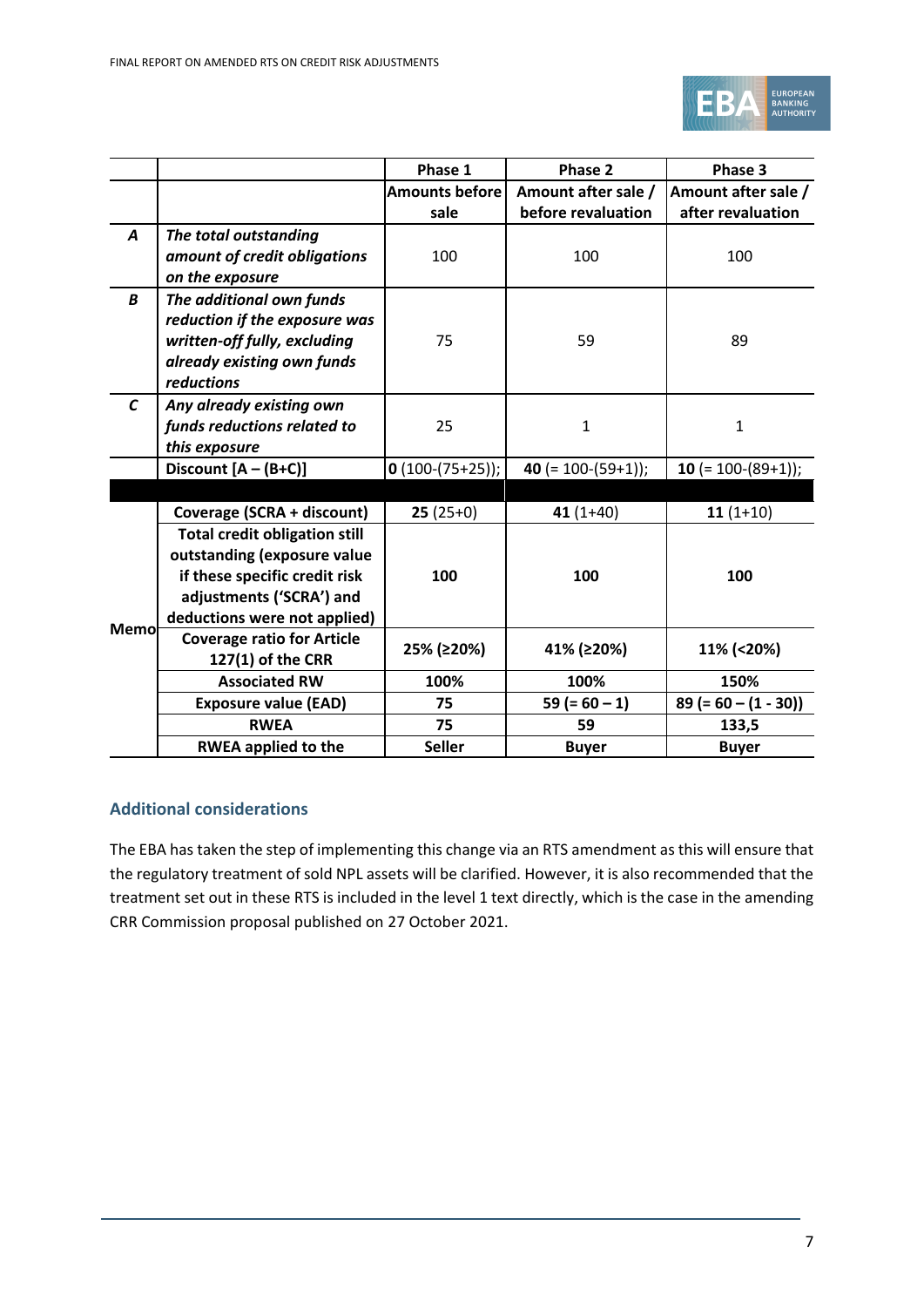

# <span id="page-7-0"></span>3. Draft regulatory technical standards

### **COMMISSION DELEGATED REGULATION (EU) …/…**

### **of XXX**

amending Delegated Regulation (EU) No 183/2014 supplementing Regulation (EU) No 575/2013 of the European Parliament and of the Council on prudential requirements for credit institutions and investment firms, with regard to regulatory technical standards for specifying the calculation of specific and general credit risk adjustments

(Text with EEA relevance)

THE EUROPEAN COMMISSION,

Having regard to the Treaty on the Functioning of the European Union,

Having regard to Regulation (EU) No 575/2013 of the European Parliament and of the Council of 26 June 2013 on prudential requirements for credit institutions and investment firms and amending Regulation (EU) No  $648/2012^3$ , and in particular Article 110(4) third subparagraph thereof,

Whereas:

- (1) This Regulation relates to specifying the calculation of specific credit risk adjustments for the purpose of assigning a risk weight of the unsecured part of any item where the obligor has defaulted in accordance with Article 178 of Regulation (EU) No 575/2013, or in the case of retail exposures, the unsecured part of any credit facility which has defaulted in accordance with Article 178 of Regulation (EU) No 575/2013, as specified in Article 127(1) of Regulation (EU) No 575/2013.
- (2) Article 110(4)(e) of Regulation (EU) No 575/2013 provides for empowerment of the EBA to specify the amounts that need to be included in the calculation of credit risk adjustments for the determination of default under Article 178 of Regulation (EU) No 575/2013. In accordance with Article 127(1) of Regulation (EU) No 575/2013, the exposures to be risk-weighted in accordance with that Article must be determined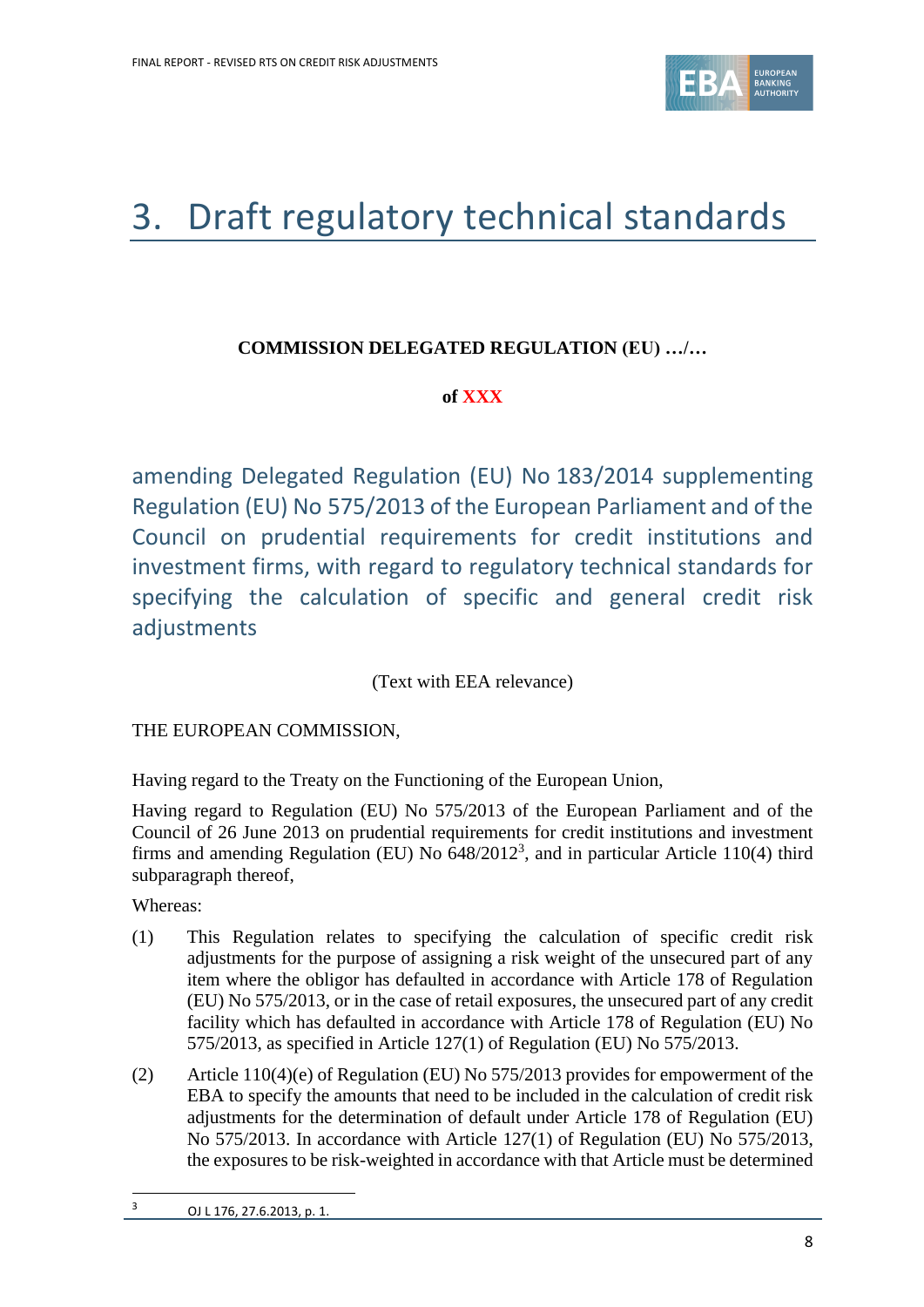

based on the default status as defined under Article 178. In particular, the risk weight of an exposure in default depends on the amount of specific credit risk adjustments relating to this exposure. It is therefore necessary to specify the amounts that need to be included in the calculation of specific credit risk adjustments for the purpose of Article 178, read and applied in conjunction with Article 127(1) of Regulation (EU) No 575/2013.

- (3) In accordance with Article 127(1) of Regulation (EU) No 575/2013, the risk weight of an exposure in default depends, among other considerations, on the amount of specific credit risk adjustments relating to this exposure. This risk weight should ensure that a sufficient amount of own funds can provide coverage for the unexpected losses on this exposure. The potential for unexpected losses depends on the extent to which credit losses are already expected to occur on the considered exposure in default and therefore are recognised in accordance with the applicable accounting framework in a way that has already reduced CET1 capital. They are therefore only marginally impacted, all other things including the applicable accounting framework being equal, by a sale of the exposures.
- (4) However, based on the current definition of credit risk adjustment, only the expected credit losses reflected by specific credit risk adjustments made by the institution holding the exposure can be accounted for, not the ones accounted for in the transaction price of the exposure which are retained by the seller as a finally realised loss. As a result, the risk weight applied to the exposure in default may change following a sale, even though the transaction price incorporates a discount for expected credit losses of an equal amount to the specific credit risk adjustments booked by the selling institution before the sale.
- (5) In light of the COVID-19 pandemic, it is desirable to remove any impediment to the creation of secondary markets for defaulted exposures. In this context, a misalignment between the risk weight applied to defaulted assets and the potential for unexpected losses in relation to the level of already expected losses could create undue obstacles for credit institutions to move their non-performing loans off their balance sheets.
- (6) It is therefore necessary to ensure that the specific credit risk adjustments recognised for Article 127(1) of Regulation (EU) No 575/2013 incorporate any discount in a transaction price that the buyer has not recognised by increasing CET1 capital. In addition, this discount should be defined in a dynamic manner, i.e. it should incorporate any potential future revaluation of the loan occuring after the sale in order to recognise only the amount which is not recognised by increased CET1 capital.
- (7) This Regulation is based on the draft regulatory technical standards submitted to the Commission by the European Banking Authority.
- (8) The European Banking Authority has conducted an open public consultation on the draft regulatory technical standards on which this Regulation is based, analysed the potential related costs and benefits and requested the advice of the Banking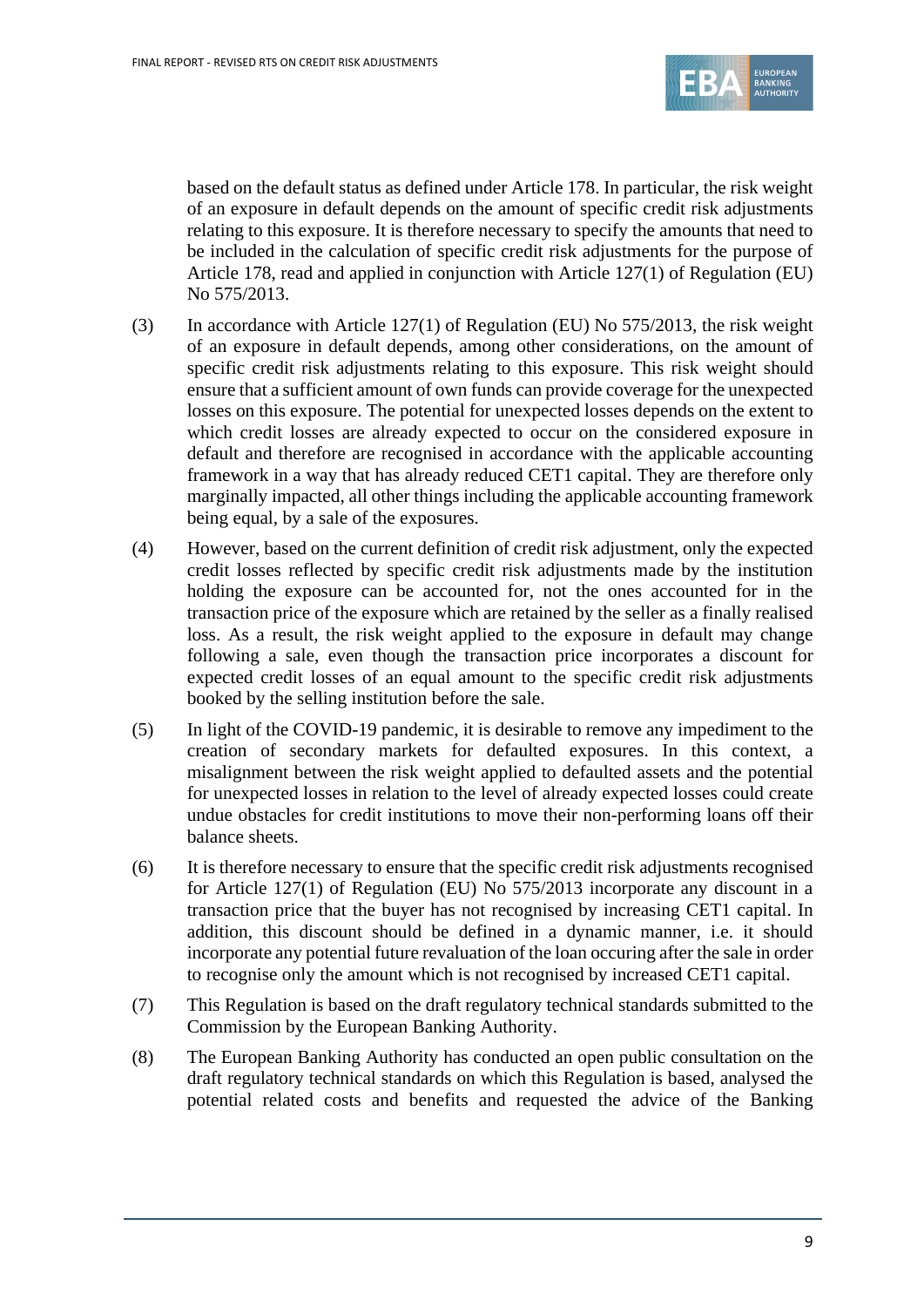

Stakeholder Group that was established in accordance with Article 37 of Regulation (EU) No 1093/2010<sup>4</sup> .

(9) Commission Delegated Regulation (EU) No 183/2014 should therefore be amended accordingly.

HAS ADOPTED THIS REGULATION:

#### *Article 1*

#### **Amendements to Commission Delegated Regulation (EU) No 183/2014**

In Article 1 of the Commission Delegated Regulation (EU) No 183/2014, paragraph 6 shall be added as follows:

6. Without prejudice to paragraph 1, to calculate the specific credit risk adjustments for the purpose of assigning the risk weights in the cases referred to in Article 127, paragraph 1, points (a) and (b) of Regulation (EU) No 575/2013 for an exposure constituted by an item, where the obligor has defaulted in accordance with Article 178 of that Regulation, or in the case of retail exposures, constituted by a credit facility which has defaulted in accordance with Article 178 of that Regulation, institutions shall include any positive difference between the total outstanding amount of credit obligations on the exposure and the sum of (i) the additional own funds reduction if the exposure was written-off fully, and (ii) any already existing own funds reductions related to this exposure.

#### *Article 2*

#### **Entry into force**

This Regulation shall enter into force on the twentieth day following that of its publication in the *Official Journal of the European Union*.

This Regulation shall be binding in its entirety and directly applicable in all Member States. Done at Brussels,

> *For the Commission The President*

<sup>&</sup>lt;sup>4</sup> Regulation (EU) No 1093/2010 of the European Parliament and of the Council of 24 November 2010 establishing a European Supervisory Authority (European Banking Authority), amending Decision No 716/2009/EC and repealing Commission Decision 2009/78/EC (OJ L 331, 15.12.2020, p. 12)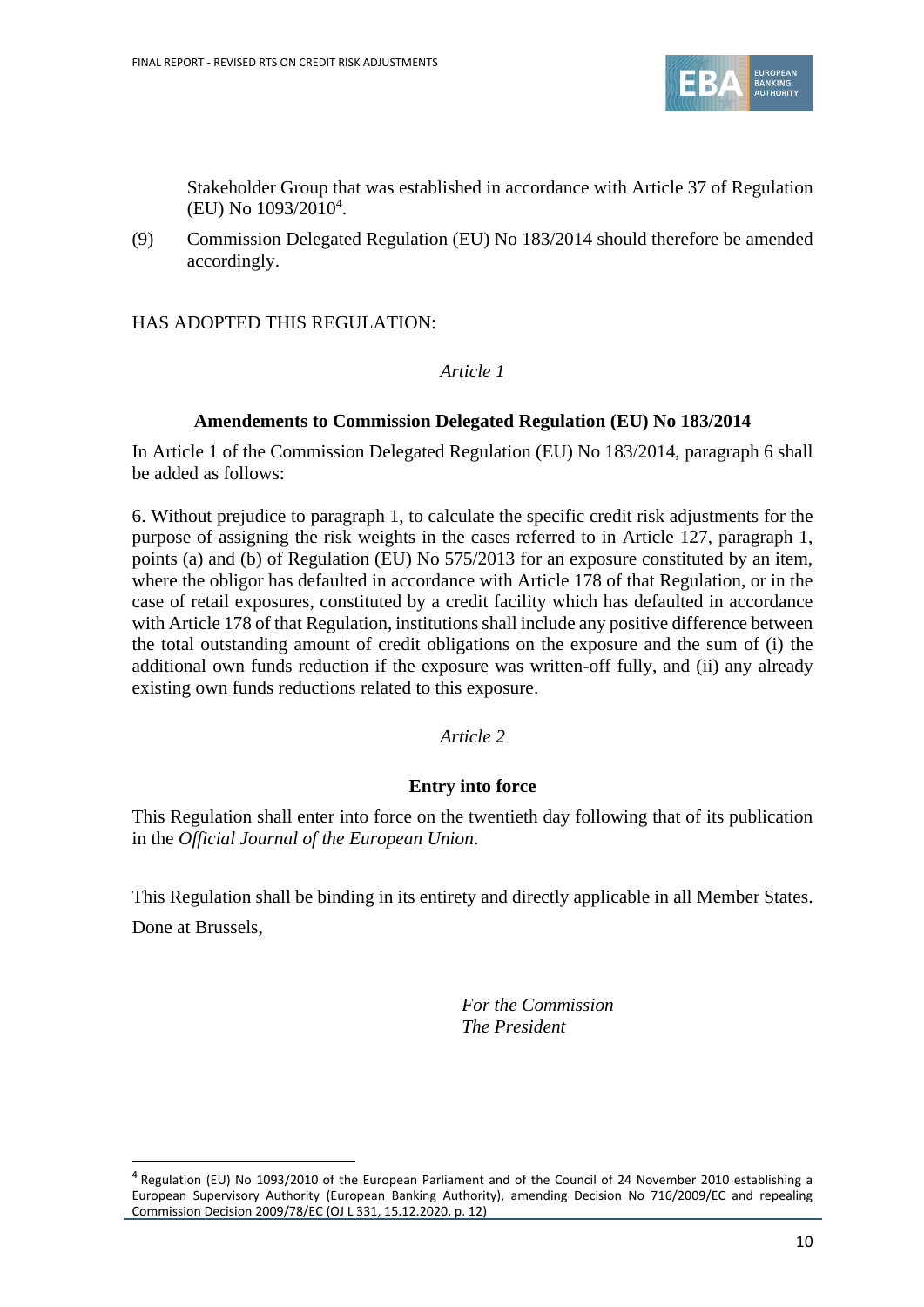

*For the Commission On behalf of the President*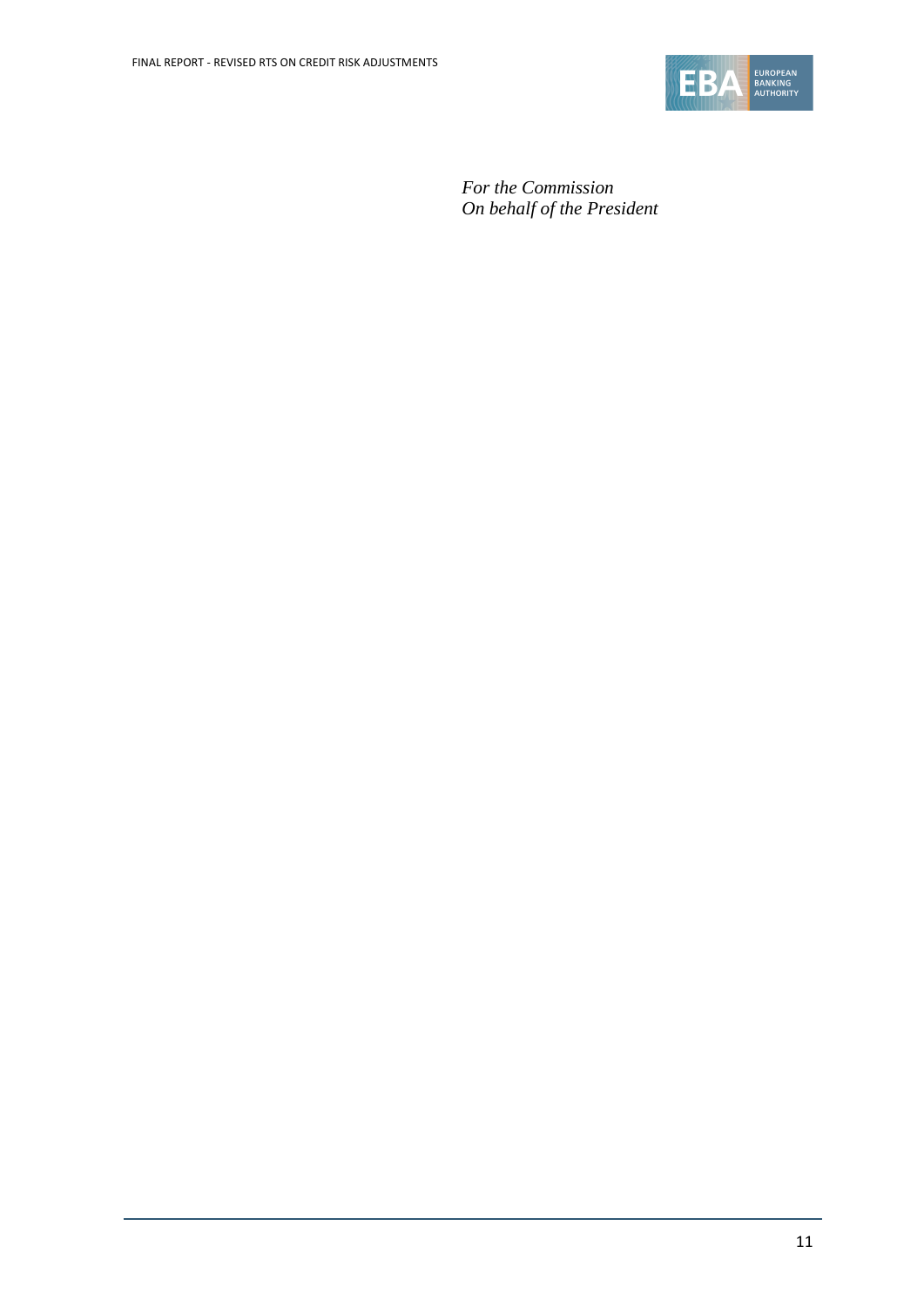

## <span id="page-11-0"></span>4. Accompanying documents

## <span id="page-11-1"></span>4.1 Draft cost-benefit analysis/impact assessment

As per Article 10(1) of the EBA regulation (Regulation (EU) No 1093/2010 of the European Parliament and of the Council), any regulatory technical standards developed by the EBA – when submitted to the EU Commission for adoption – shall be accompanied by an Impact Assessment (IA) annex which analyses 'the potential related costs and benefits'. Such annex shall provide the reader with an overview of the findings as regards the problem identification, the options identified to remove the problems and their potential impacts.

#### A. Problem identification

Under Article 127(1) of the CRR, the RW of an exposure in default depends, among other considerations, on the amount of specific credit risk adjustments related to this exposure. This RW should ensure that a sufficient amount of own funds can cover the potential additional unexpected losses on this exposure. The potential for additional unexpected losses depends on the extent to which credit losses are already expected to occur on the considered exposure in default and therefore are recognised according to the applicable accounting framework in a way that has already reduced CET1 capital. They are therefore only marginally impacted, all other things including the applicable accounting framework being equal, by a sale of the exposures.

However, based on the current definition of credit risk adjustments, only the expected credit losses reflected by credit risk adjustments made by the institution holding the exposure can be accounted for, not the ones accounted for in the transaction price of the exposure which are retained by the seller as a realised loss. As a result, the RW applied to the exposure in default may change following a sale, even though the transaction price incorporates a discount for expected credit losses of the same amount as the specific credit risk adjustments previously booked by the selling institution.

#### B. Policy objectives

As established in the European Commission's NPL action plan, the intention is to prevent a future build-up of NPLs across the European Union as a result of the COVID-19 crisis. In particular, the NPL strategy intends, among other objectives, to further develop secondary markets for distressed assets, which will allow banks to move NPLs off their balance sheets while ensuring strengthened protection for debtors.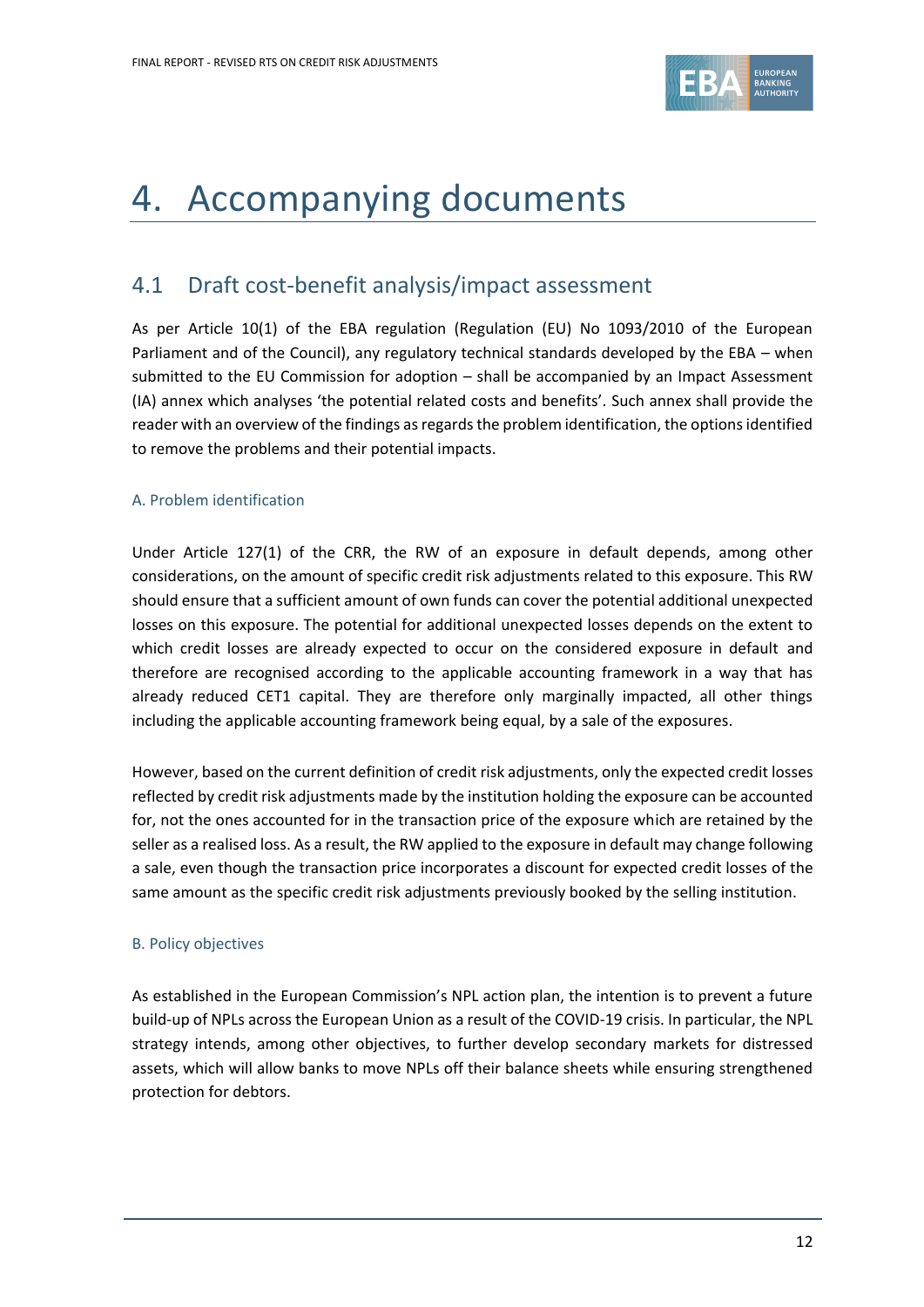

#### C. Baseline scenario

If no change were made to the regulation, the unduly higher RW could create impediments to the creation of an NPL secondary market.

#### D. Options considered

In addition to the amendment proposed by these RTS, the alternative would entail introducing the definition of a discount in Article 4 CRR and amending Article 127(1) CRR by recognising discounts separately in addition to specific credit risk adjustments. Amending the CRR could, however, take more time, which would be in conflict with the need for a swift reaction to the COVID-19 crisis. Instead, amending Commission Delegated Regulation (EU) No 183/2014 by extending the scope of specific credit risk adjustments to be considered for the purpose of Article 127(1) CRR to include discounts allows for a faster procedure and is therefore the preferred option, as proposed in this draft Regulation.

#### E. Cost-benefit analysis

The costs and benefits of the proposal are mainly expected in respect of the amount of own fund requirements for credit institutions, as the IT-related costs are assessed as being marginal. The impact of this amendment is not expected to be material for most credit institutions. This is because, even in the event of an unwarranted increase in the RW, the buyer would still have much lower overall capital costs than the seller because the buyer normally pays a price lower than the net carrying amount of the assets, and therefore already has a strong incentive to purchase nonperforming loans.

However, for a small set of institutions with a business model focused on buying these nonperforming loans, the impact could be very significant, as it would imply a relative reduction of the risk-weighted exposure amount by a third (due to a possible decrease in the RW from 150% to 100%).

Therefore, while the magnitude of the benefits is uncertain, the net impact of the proposal seems to be beneficial, as it would incentivise the disposal of non-performing loans.

#### F. Preferred option

Amending Commission Delegated Regulation (EU) No 183/2014 by extending the scope of credit risk adjustments to be considered for the purpose of Article 127(1) CRR to include discounts – this is the preferred option.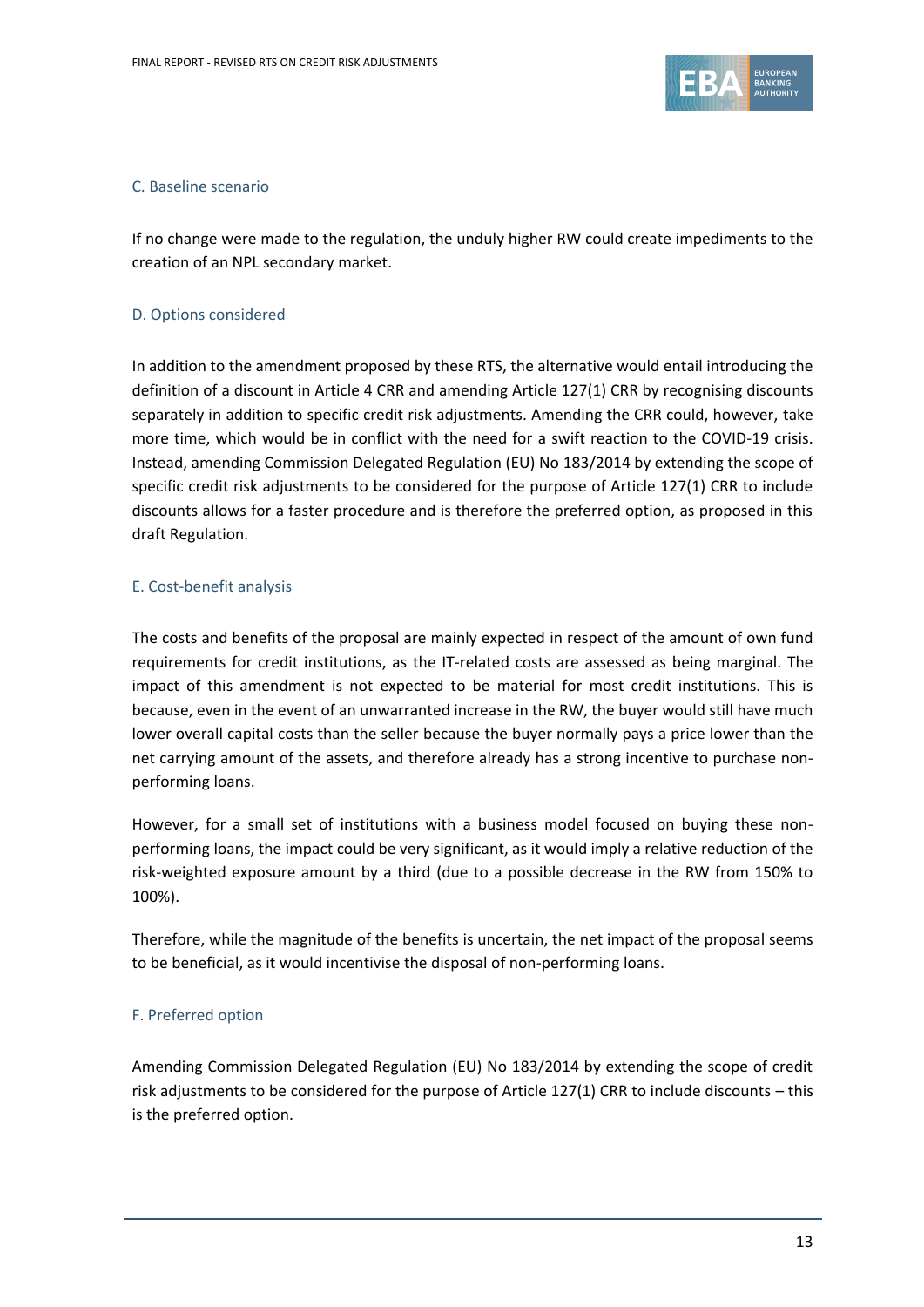

## 4.2 Feedback on the public consultation

The EBA publicly consulted on the draft proposal contained in this paper. The consultation period lasted for 3 months and ended on 24 September 2021. Six responses were received, which were all published on the EBA website. All the respondents agreed with the proposed amendment to the RTS, stressing the need for fast implementation to avoid unnecessary administrative efforts and a double burden on CET1 due to newly formed risk provisions. In detail, the following comments were received:

|                 |                               |                     | Amendments |
|-----------------|-------------------------------|---------------------|------------|
| <b>Comments</b> | Summary of responses received | <b>EBA analysis</b> | to the     |
|                 |                               |                     | proposals  |

**Q1 : Do you agree with the proposed amendment to Commission Delegated Regulation (EU) No 183/2014?**

<span id="page-13-0"></span>

| <b>Drafting</b><br>suggestions | <b>Clarification:</b> the treatment is a change compared with<br>paragraph (1) (add '6. By way of derogation from<br><b>paragraph 1</b> , to calculate the sum of specific credit risk<br>adjustments []').                                                                                                                                                      | The EBA agrees with the principle of the suggestion.<br>However, paragraph 6 does not come as a derogation<br>to paragraph 1: the latter also applies in the context<br>of Article 127 of the CRR. Hence, the proposal is Yes<br>amended by adding, '6. Without prejudice to<br>paragraph 1, to calculate the sum of specific credit<br>risk adjustments $\left[ \ldots \right]$ ").             |     |
|--------------------------------|------------------------------------------------------------------------------------------------------------------------------------------------------------------------------------------------------------------------------------------------------------------------------------------------------------------------------------------------------------------|--------------------------------------------------------------------------------------------------------------------------------------------------------------------------------------------------------------------------------------------------------------------------------------------------------------------------------------------------------------------------------------------------|-----|
| proposed by the<br>respondents | Clarification: the intended treatment could be<br>introduced directly into the legal text by mentioning<br>explicitly the 'discount' and the 'non-increase in CET1'<br>(add 'institutions shall include any discount in a<br>transaction price that the buyer has not recognised by<br>increasing CET1 capital that is any positive difference<br>between $[]'.$ | The EBA disagrees with this suggestion, as the<br>proposed wording introduces three confusions. First,<br>paragraph 6 does not solely apply to sold exposures,<br>but rather to all defaulted exposures (even though for<br>exposures not sold the discount is 0). Second, the<br>'buyer' is the same entity as 'the institution' referred<br>to previously in the paragraph. Third, the wording | No. |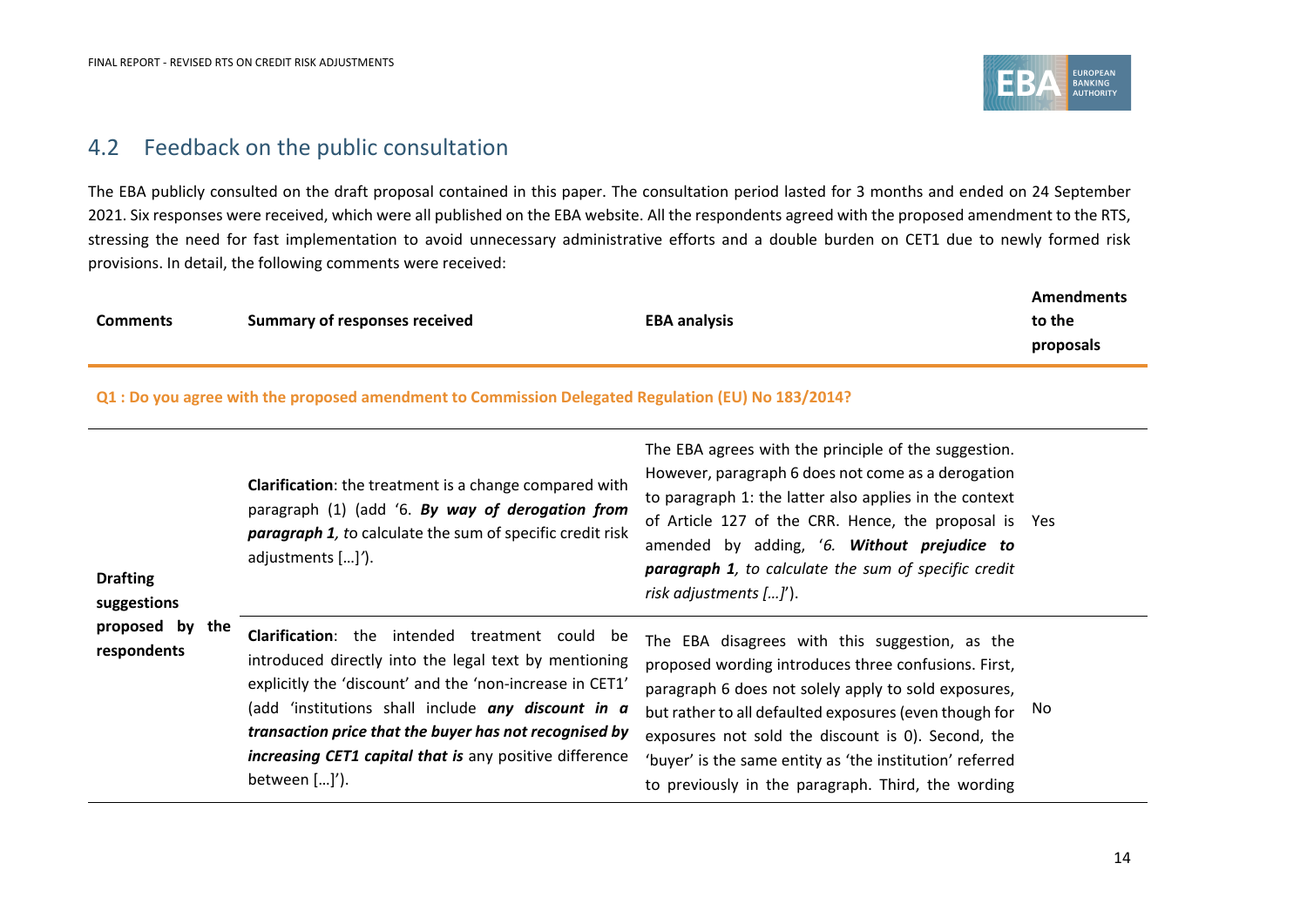

| <b>Comments</b>                                                                        | <b>Summary of responses received</b>                                                                                                                                                                                                                                                                                                         | <b>EBA analysis</b>                                                                                                                                                                                                                                                                                                                              | <b>Amendments</b><br>to the<br>proposals |
|----------------------------------------------------------------------------------------|----------------------------------------------------------------------------------------------------------------------------------------------------------------------------------------------------------------------------------------------------------------------------------------------------------------------------------------------|--------------------------------------------------------------------------------------------------------------------------------------------------------------------------------------------------------------------------------------------------------------------------------------------------------------------------------------------------|------------------------------------------|
|                                                                                        |                                                                                                                                                                                                                                                                                                                                              | 'not recognised in CET 1 capital' is not fully clear, and<br>could be misinterpreted as leading to a binary choice<br>(while in practice only a part of the discount can be<br>recognised).                                                                                                                                                      |                                          |
|                                                                                        | Editorial change: replace 'the sum of specific credit risk<br>adjustments in the cases referred to in Article 127' by<br>'the sum of specific credit risk adjustments for the<br>purpose of Article 127'.                                                                                                                                    | The EBA agrees with the principle of the suggestion.<br>However, to clarify that paragraph 6 solely refers to the<br>assignment of the RW, the proposal is completed in the<br>following way:                                                                                                                                                    | Yes                                      |
|                                                                                        |                                                                                                                                                                                                                                                                                                                                              | 'to calculate the specific credit risk adjustments for the<br>purpose of assigning the risk weights in the cases<br>referred to in Article 127, paragraph 1'                                                                                                                                                                                     |                                          |
|                                                                                        | Clarification: remove 'total' in the wording 'institutions<br>shall include any positive difference between the total<br>outstanding amount of credit obligations'.                                                                                                                                                                          | The deletion of the word total does not enhance the<br>clarity of the text. Based on Article 127 of the CRR, it is<br>already clear that the risk weight and therefore also the<br>amount of 'total outstanding credit obligations' as<br>referred to in the draft RTS has to be determined<br>separately for each exposure.                     | <b>No</b>                                |
| Other<br>issues<br>relating to the RTS<br>on CRA suggested<br>the<br>by<br>respondents | Clarification: There is a need to apply the amendment<br>also in the context of securitisation, i.e. for purchases<br>of NPLs conducted by a securitisation special purpose<br>entity, where the bank calculates the capital<br>requirements for the underlying pool based on the<br>Credit Risk Standardised Approach (i.e., using SEC-SA). | The EBA agrees with this principle of the suggestion, i.e.<br>the reference to Chapter 2 in Article 255(6) of the CRR<br>results in an indirect link between the SEC SA and this<br>amending regulation. However, there are other links,<br>such as whenever an exposure is subject to a<br>permanent partial use or a roll-out plan pursuant to | No                                       |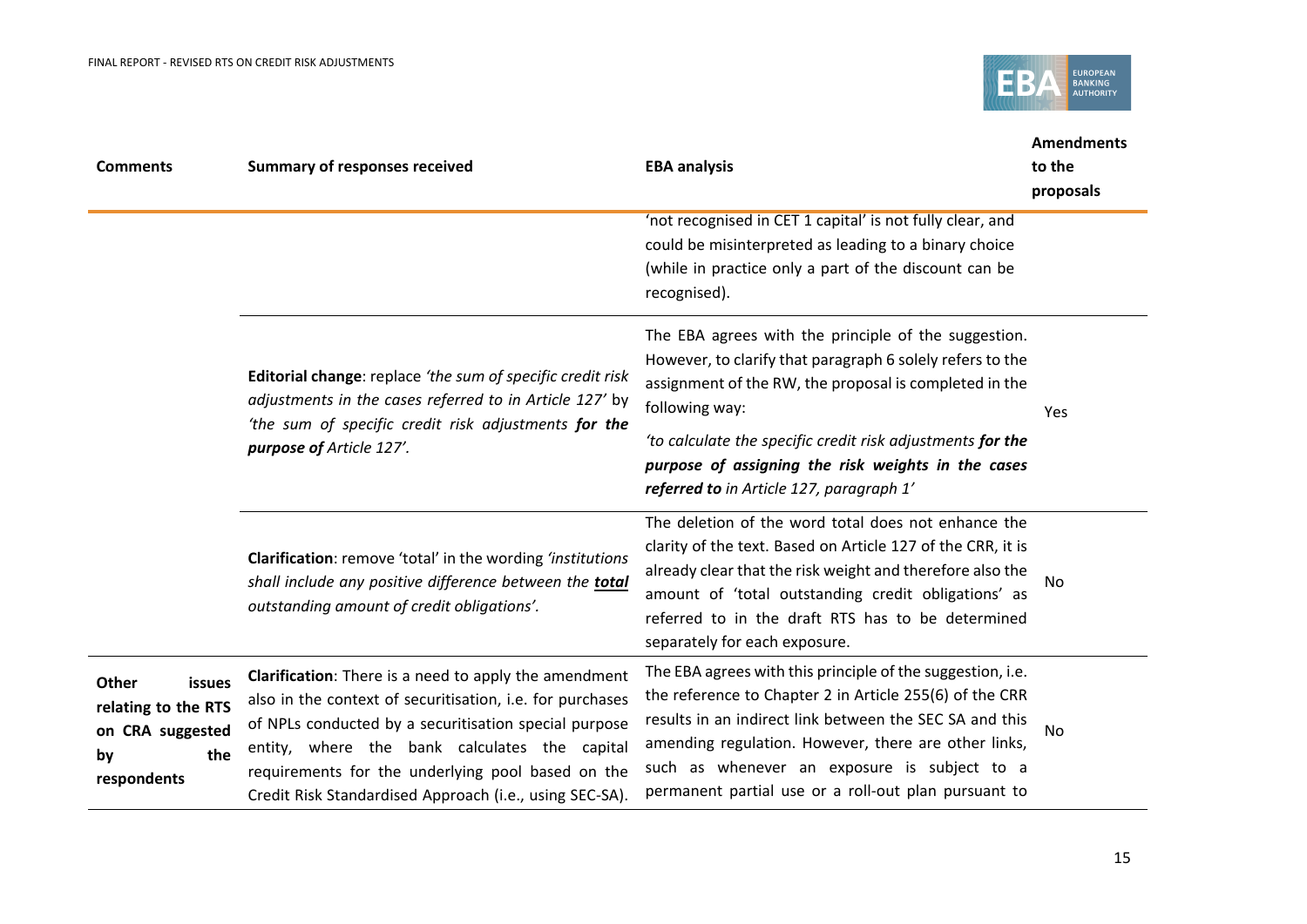

|                 |                                                                                                                                                                                                                                                                                                                                                                                                                                                                                                                                                                                                                                            |                                                                                                                                                                                                                                                                          | <b>Amendments</b>           |
|-----------------|--------------------------------------------------------------------------------------------------------------------------------------------------------------------------------------------------------------------------------------------------------------------------------------------------------------------------------------------------------------------------------------------------------------------------------------------------------------------------------------------------------------------------------------------------------------------------------------------------------------------------------------------|--------------------------------------------------------------------------------------------------------------------------------------------------------------------------------------------------------------------------------------------------------------------------|-----------------------------|
| <b>Comments</b> | <b>Summary of responses received</b>                                                                                                                                                                                                                                                                                                                                                                                                                                                                                                                                                                                                       | <b>EBA analysis</b>                                                                                                                                                                                                                                                      | to the                      |
|                 | institutions to calculate K <sub>SA</sub> , (which is a key parameter<br>in deriving the own fund requirements) 'where the<br>bank (for example, acting as an investor in the<br>tranche) calculates<br>securitisation<br>the<br>capital<br>requirements for the underlying pool based on the<br>Credit Risk Standardised Approach (i.e. using SEC-SA).'<br>One respondent pointed out that section 1.2 of the<br>annex of the Opinion of the European Banking<br>Authority to the European Commission on the<br>Regulatory Treatment of Non-Performing Exposure<br>Securitisations already mentions the similarities in the<br>framework. | This comes from the fact that Article 255(6) requires Articles 150 and 148 of the CRR, respectively. These<br>links are already clear from the current regulation, and<br>therefore the EBA does not see the need to further<br>amend the text.                          | proposals                   |
|                 | Clarification: There is a need to better explain the<br>example given in the CP, which 'seems not plausible'<br>and should be complemented by other examples. One<br>respondent suggested clarifying that its aim is to<br>describe the effect whatever the accounting treatment<br>could be by distinguishing revaluation and ECL revision.                                                                                                                                                                                                                                                                                               | The EBA agrees with the clarification that the example<br>is a stylised one, aimed at illustrating the calculation of Yes, in the<br>the discount irrespective of what the accounting<br>treatment could be in terms of requirements on<br>revaluation and ECL revision. | background<br>and rationale |
|                 | Further change needed (RTS-related): There is a need<br>to further amend the RTS on CRA, and in particular the<br>second paragraph of Article $1(1)^5$ . They argue that the                                                                                                                                                                                                                                                                                                                                                                                                                                                               | This issue is beyond the scope of the revision of these<br>RTS, which relate solely to the treatment of sold No<br>defaulted assets in the context of the European                                                                                                       |                             |

<sup>&</sup>lt;sup>5</sup> The second paragraph starts with: 'any amount resulting in the above manner […]'. It refers to the Delegated Regulation 183/2014 itself, not the draft RTS published on the EBA website.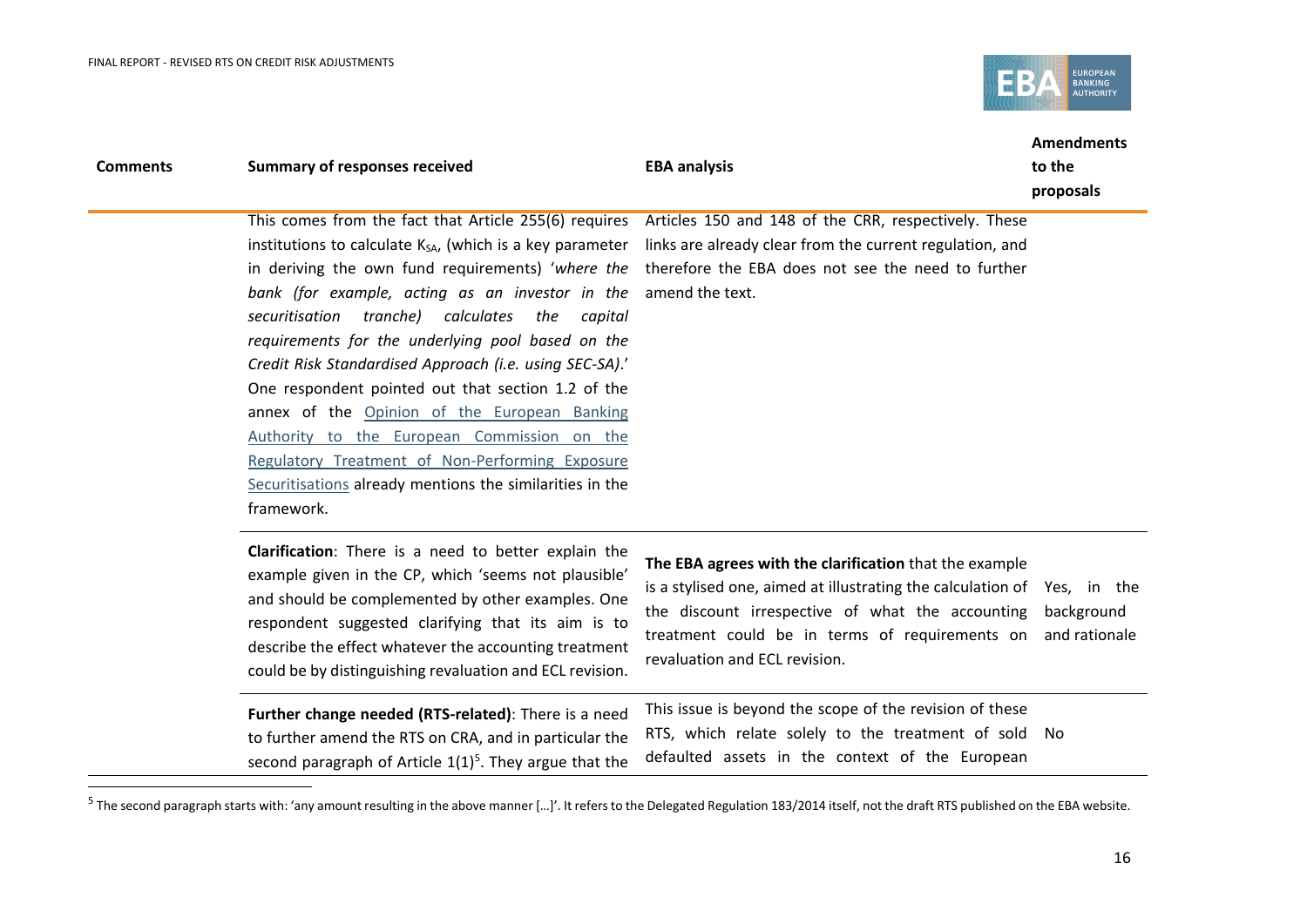

| <b>Comments</b>                              | <b>Summary of responses received</b><br>introduction of the unequal treatment between interim<br>profit and interim loss, introduced via the reference to<br>'in the event of interim profits or year-end profits', is not<br>substantiated. The industry mentioned three related                                                                                                                                | <b>EBA analysis</b><br>Commission work action plan on Tackling non-<br>performing loans in the aftermath of the COVID-19<br>pandemic. In addition, the EBA believes that, when the<br>conditions of Article 26(2) of the CRR are not met, a | <b>Amendments</b><br>to the<br>proposals |
|----------------------------------------------|------------------------------------------------------------------------------------------------------------------------------------------------------------------------------------------------------------------------------------------------------------------------------------------------------------------------------------------------------------------------------------------------------------------|---------------------------------------------------------------------------------------------------------------------------------------------------------------------------------------------------------------------------------------------|------------------------------------------|
|                                              | Q&As: Q&A 2014/1087, Q&A 2016/2629 and Q&A<br>2017/3330, and submitted various wording proposals.                                                                                                                                                                                                                                                                                                                | prudent approach is necessary to avoid any<br>underestimation of own fund requirements.                                                                                                                                                     |                                          |
| Other issues not<br>related to the RTS       | Further change needed (not RTS-related): There is a<br>need to amend the prudential backstop regulation,<br>which would unduly penalise certain types of products<br>(in particular, specialised lending exposures), to<br>introduce the recognition of private insurance as a<br>mitigant when provided by an insurer with a high rating<br>and to clarify the interaction with the securitisation<br>framework | This issue is beyond the scope of the EBA's work.                                                                                                                                                                                           | No.                                      |
| on CRA suggested<br>the<br>by<br>respondents | Further change needed (not RTS-related): There is a<br>need to amend the IRB discounting rate (EURIBOR +<br>5%) in the case of distressed restructuring, in particular<br>when the borrowers fully repay the principal and the<br>interest.                                                                                                                                                                      | This issue is beyond the scope of the revision of these<br>RTS.                                                                                                                                                                             | No                                       |
|                                              | Further change needed (not RTS-related): There is a<br>need to extend the provisions relating to the massive<br>disposals of NPLs by 30 June 2024.                                                                                                                                                                                                                                                               | This issue is beyond the scope of the EBA's work.                                                                                                                                                                                           | No                                       |